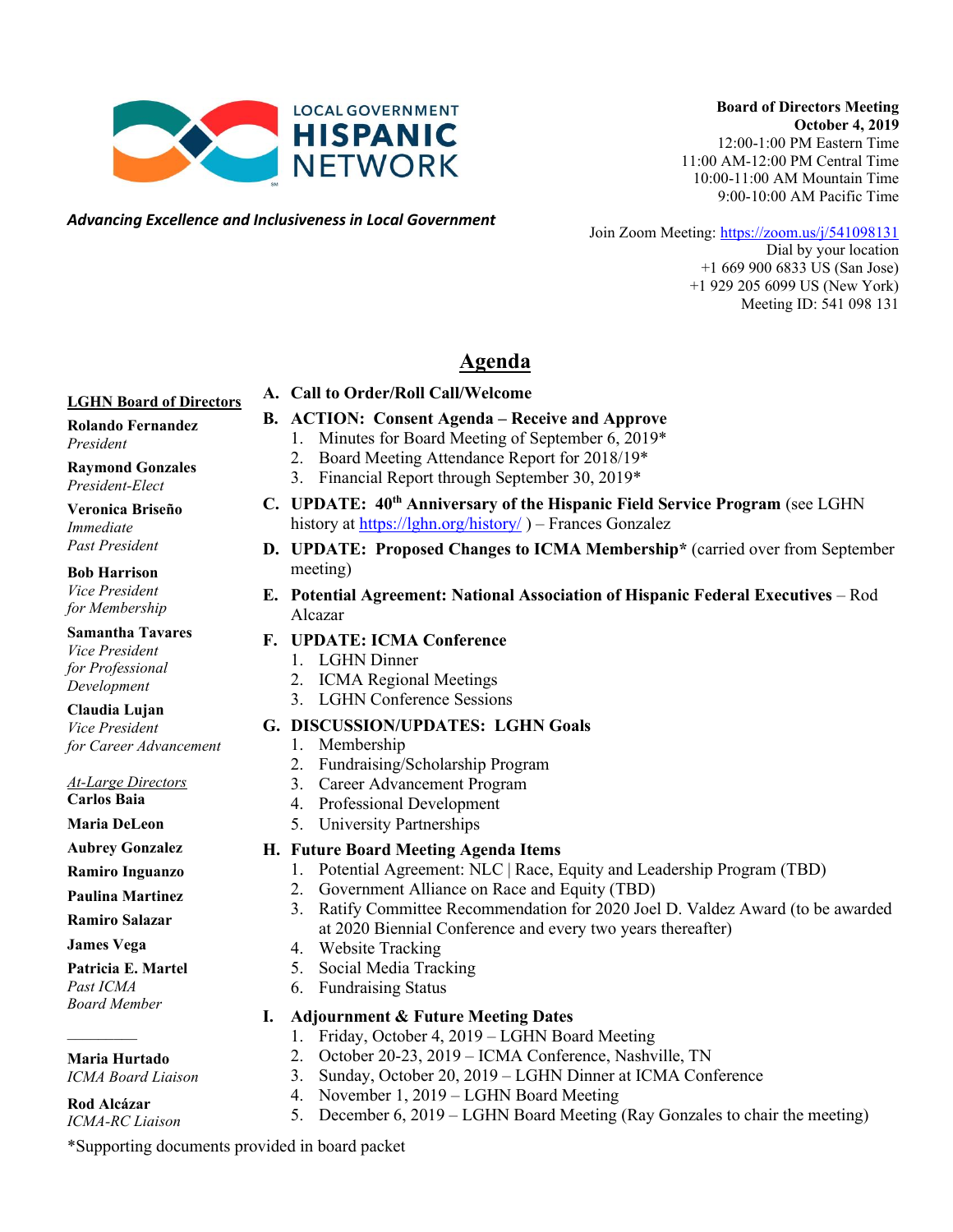6. April 15-19, 2020 – NFBPA Conference, Austin, TX

\*Supporting documents provided in board packet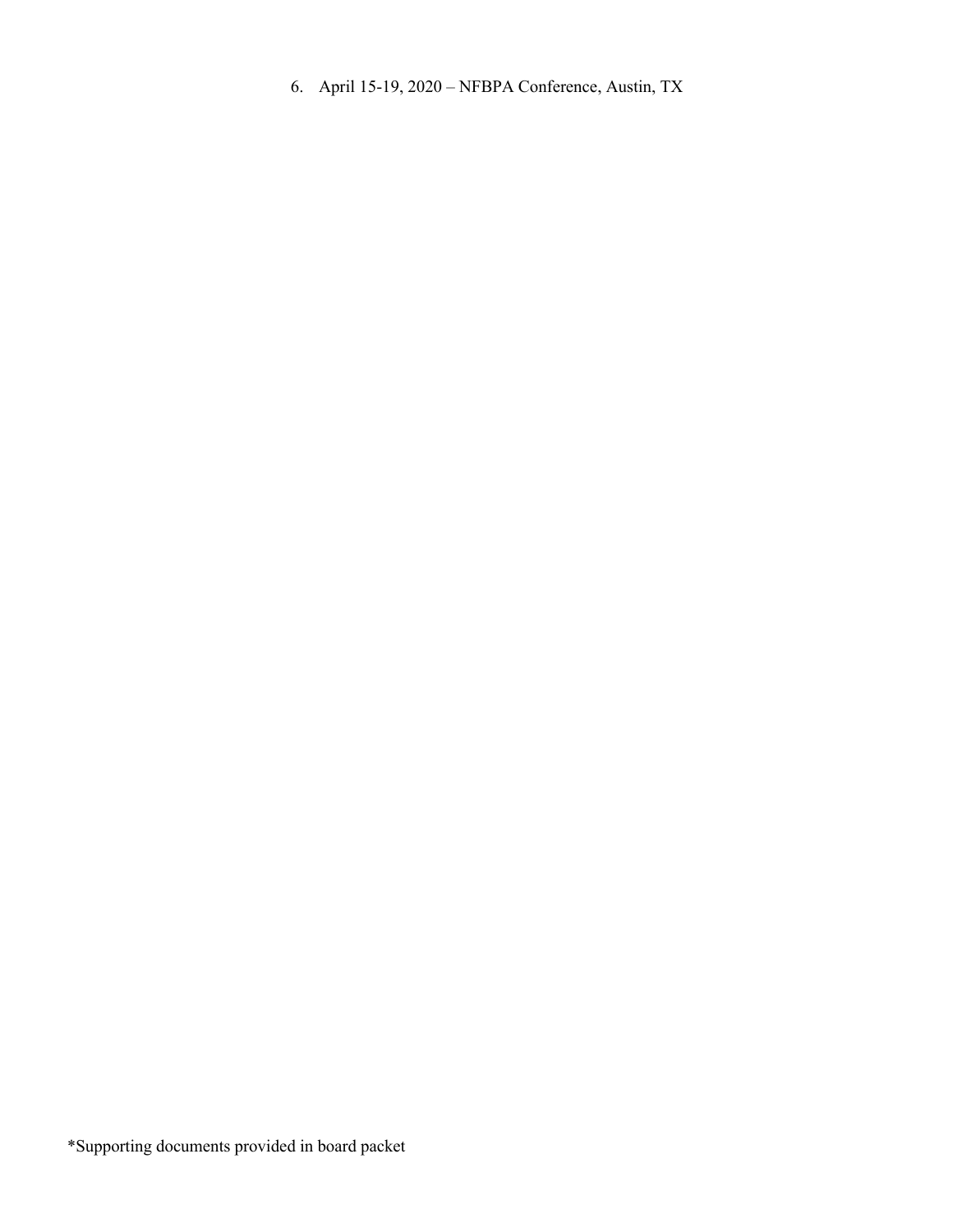

 **Board of Directors Meeting September 6, 2019**

 **MINUTES**

## *Advancing Hispanic leadership in local government*

#### **Board Members Present**

Rolando Fernandez, Jr., President Raymond Gonzales, President-Elect Carlos Baia, At Large Director Maria DeLeon, At Large Director Aubrey Gonzalez, At Large Director Ramiro Salazar, Director At Large Claudia Lujan, Vice President for Career Ad. Samantha Tavares, Vice President for Prof. Dev. Maria Hurtado, ICMA Board Liaison

**Board Members Absent**

Veronica Briseno, Immediate Past President Bob Harrison, Vice President for Membership Ramiro Inguanzo, At Large Director Paulina Martinez, At Large Director James Vega, At Large Director Patricia Martel, Past ICMA President

#### **Others Present**

Karen Davis, Executive Director Gloria Hurtado, Management Partners Rod Alcazar, ICMA-RC Liaison

#### **A. Call to Order/Roll Call/Welcome**

*Roll call was conducted, and eight voting members were present, a quorum was established.*

#### **B. ACTION: Consent Agenda – Receive and Approve**

- 1. Minutes for Board Meeting of August 2, 2019
- 2. Board Meeting Attendance Report for 2018/2019
- 3. Financial Report through August 31, 2019

*Claudia Lujan moved approval of the consent agenda; Ramiro Salazar seconded the motion; the motion was approved unanimously.*

### **C. DISCUSSION/ACTION**

1. Hotel/Conference Contract for 2020 Biennial Conference - October 15-18, 2020

*Ray Gonzales reported that \$30,000 has been raised for the conference. The contract guarantees of 50 rooms per night should be easily met, the guaranteed rate of \$159/ single is reasonable and below prior conference rates.*

*Rolando Fernandez moved for approval of the contract; Ramiro Salazar seconded the motion; motion passed unanimously.*

2. Conference Agreement with Adams County Council of Governments

*Ray Gonzales provided an overview of the agreement for discussion. The distribution of net proceeds was discussed and will come back to the Board for approval.*

*Rolando Fernandez moved for approval of the agreement; Carlos Baia seconded the motion; motion passed unanimously.*

3. Revise Board Terms/Annual Meeting to October to Coincide with Biennial Conference and Board Retreat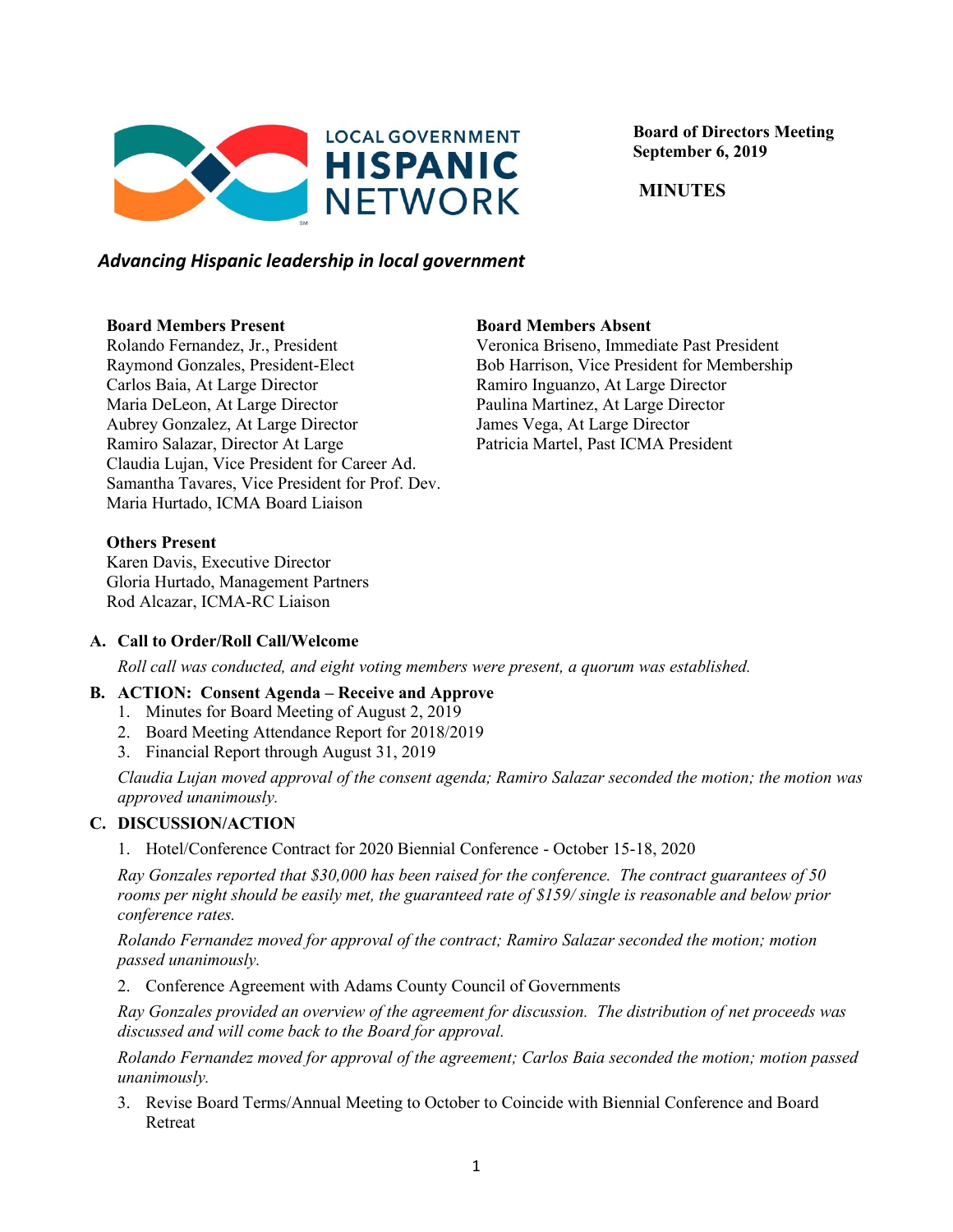*This item was previously discussed, there were no concerns expressed by the Board. There was consensus that board terms would move to the October time frame to coincide with the biennial conference.* 

# **D. DISCUSSION/ACTION: ICMA-RC Agreement**

*Rolando Fernandez reported he had reviewed the agreement; the requested changes have been included. Karen Davis highlighted the request for testimonials from LGHN Board/members.*

*No action was taken. There was consensus that the proposal be forwarded to ICMA-RC.*

#### **E. DISCUSSION/ACTION: New City Visions Proposal (Jesus Nava)**

*Karen Davis summarized the proposal submitted by Jesus Nava. Maria Hurtado voiced support for the program as a pilot with review by the Board. Rolando Fernandez agreed that the Board would have review and approval of articles prior to release. Maria Hurtado also recommended the topics align with those identified in the member survey.* 

*Maria DeLeon moved for approval to accept the New City Visions proposal; Ramiro Salazar seconded the motion; motion passed unanimously.*

#### **F. DISCUSSION/ACTION: LGHN Shirts for ICMA Conference and Other Activities**

*Ray Gonzales presented the shirt design which is available in both men's and women's sizes. Board members had previously recommended that Board members donate \$100 to the scholarship fund to receive a shirt. Ramiro Salazar recommended the cost of the shirt be added to the donation. Claudia Lujan inquired about the availability on the website. Ray Gonzales recommended keeping the process simple at this time.*

*Ramiro Salazar moved for approval to move forward with shirt purchase for board members in return for \$100 scholarship donation with the value of the shirts disclosed to the donors; Rolando Fernandez seconded the motion; motion passed unanimously. Additional planning and discussion are required before shirts are offered to the full membership*

#### **G. UPDATE: PROPOSED CHANGES TO ICMA MEMBERSHIP** *Information included in Board packet – no discussion.*

#### **H. UPDATE: 40th ANNIVERSARY OF HISPANIC FIELD SERVICE PROGRAM** *No update available.*

### **I. UPDATE: ICMA CONFERENCE**

### 1. LGHN Dinner

*Ray Gonzales reported on the confirmed speakers for the dinner - Joelle L. Martinez, Executive Director, Latino Institute at the University of Denver; and Crestina Martinez, Chief of Staff for Colorado Lt. Governor (Deanne Primavera). Flyers have been provided to Board members to be used to promote the dinner. Karen Davis reported there are currently 20 registered participants and urged Board members to promote the event to reach the guaranteed level early.*

#### 2. LGHN/NFPBA/I-NAPA Reception

*Karen Davis informed the Board of communication from ICMA indicating they will no longer support/fund the reception at the ICMA conference; and are requesting partial payment (\$1000) for the 2018 reception. The Board considered several options and suggestions.*

*The Board tabled discussion. Ms. Davis will schedule a three-way meeting for Rolando Fernandez to meet with leadership of NFPBA and I-NAPA to discuss a joint letter to ICMA/Board.*

#### 3. ICMA Regional Meetings

*No discussion.*

#### **J. INFORMATION: LGHN Calendar of Events**

*Copy in Board packet. Karen Davis reported she is working with the webmaster to format for the website and have events linked to registration; SGR registration information will be added to the website next week.*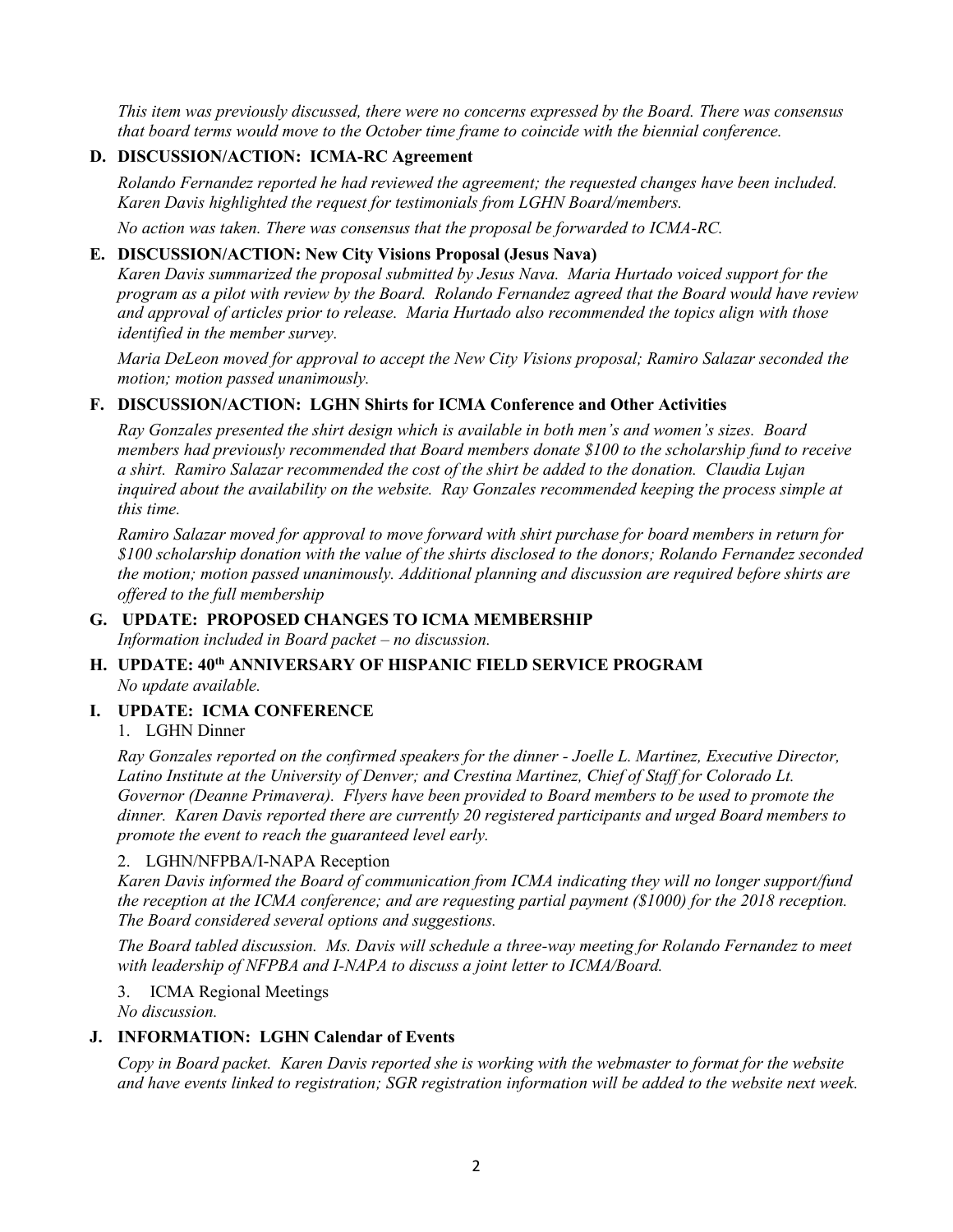## **K. INFORMATION: LGHN MID-YEAR UPDATE**

*Copy provided in Board packet; the update will be sent to the membership and will be used at the ICMA conference and other meetings.*

#### **L. DISCUSSION/UPDATES: LGHN GOALS**

#### Membership

*Karen Davis gave an update on the committee discussions. The committee is developing templates for three different regional models, with a goal of finalizing them by the end of the year:* 

- *Regional chapters hosted by other local government associations such as a state or regional group*
- *Regional chapters hosted by a county jurisdiction and including other cities within the county*
- *Regional chapters coordinated within a larger regional area such as multi-county or multi-state,*

 *Once the models are developed the committee will identify potential hosts for chapters.*

#### Career Advancement

*Claudia Lujan reported the committee would begin promoting webinars next week.*

#### Professional Development

*Samantha Tavares reported the first webinar on Cultural Intelligence is scheduled for November 5th; the second webinar will be scheduled in January. Resource packets are being developed for chapters to enable them to create and host regional meetings. The committee is also working on posting profiles of Board members to enable the membership to know the organizational leadership.*

*Karen Davis provided information on Facebook's offer to do a webinar(s) on using social media.*

#### **M. Proposal: Historia, Cultura y Canto** – Jesus Nava

*Following the board meeting, Jesus Nava submitted a proposal to prepare bi-monthly articles on issues trending in Hispanic communities. Karen Davis forwarded the proposal and a draft of the first article to Board members to determine interest or terms for approving the proposal. The proposal does not have a cost to LGHN but shows a value for the services to be provided. As of September 9, 2019, nine Board members have agreed to the proposal with the condition that they be allowed to review the articles prior to posting.*

#### **N. MEETING ADJOURNED**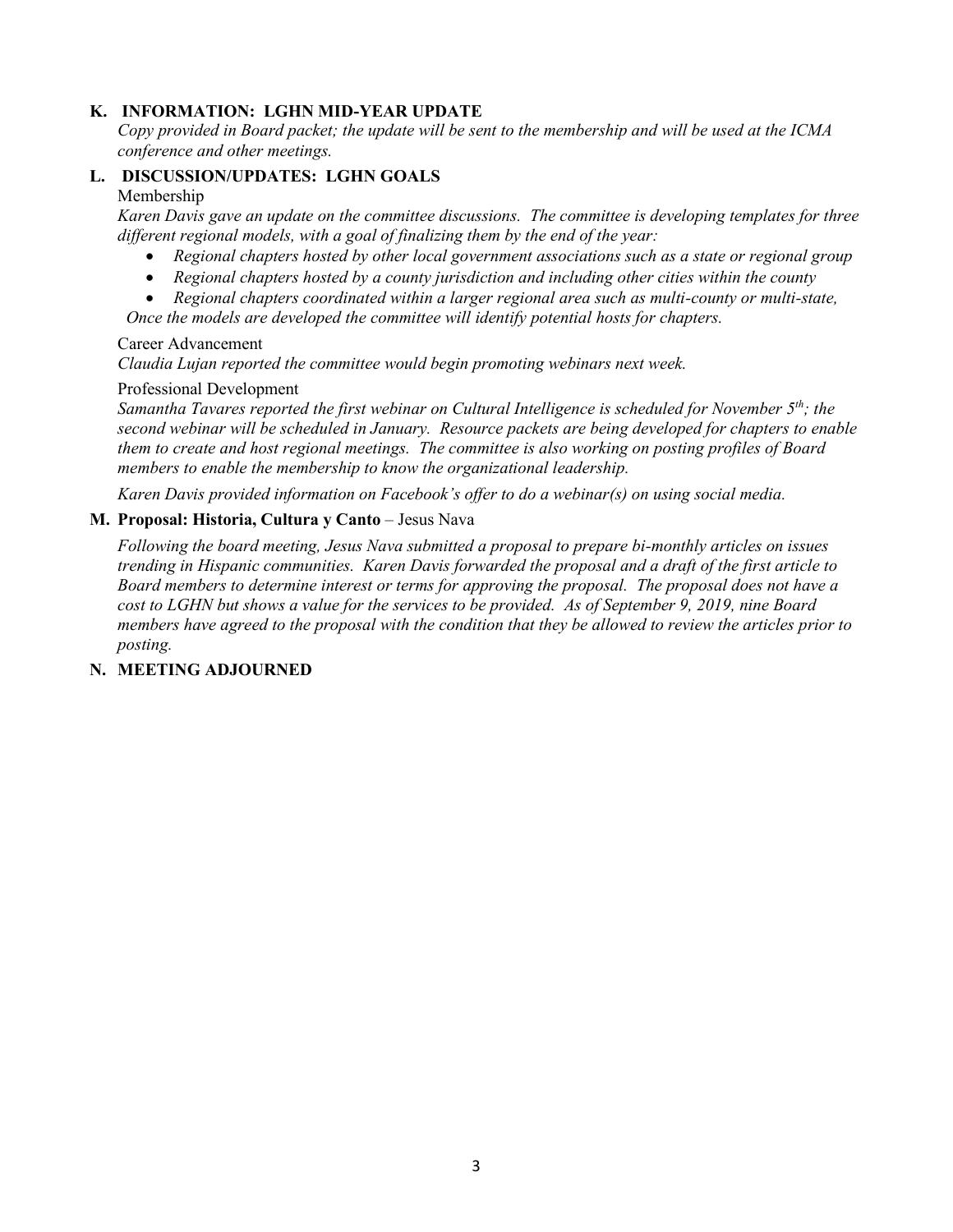# **2018-2019 IHN Board of Directors Board Meeting Attendance**

| Name                | Jan<br>2018 | Feb<br>2018 | Mar<br>2018 | <b>April</b><br>2018 | <b>Annual Mtg.</b><br><b>May 2018</b> | June<br>2018 | July<br>2018 | Aug<br>2018 | <b>Sept</b><br>2018 | Oct<br>2018 | <b>Nov</b><br>2018 | Dec<br>2018 |
|---------------------|-------------|-------------|-------------|----------------------|---------------------------------------|--------------|--------------|-------------|---------------------|-------------|--------------------|-------------|
| Veronica Briseño    | Present     | Present     | Present     | Present              | Present                               | Present      | Present      | Present     | Present             | Present     | Present            | Present     |
| Maria Hurtado       | Present     | Absent      | Present     | Present              | Present                               | Absent       | Present      |             |                     |             |                    |             |
| Rolando Fernandez   | Present     | Present     | Present     | Present              | Present                               | Present      | Present      | Absent      | Present             | Present     | Present            | Present     |
| Raymond Gonzales    | Absent      | Absent      | Absent      | Absent               | Absent                                | Present      | Absent       | Present     | Absent              | Present     | Present            | Present     |
| Carlos Baia         | Absent      | Present     | Absent      | Present              | Present                               | Absent       | Present      | Absent      | Present             | Present     | Present            | Present     |
| Maria De Leon       |             |             |             |                      |                                       |              |              | Present     | Present             | Present     | Present            | Absent      |
| <b>Bob Harrison</b> | Present     | Present     | Present     | Absent               | Absent                                | Absent       | Present      | Present     | Present             | Absent      | Present            | Present     |
| Ramiro Inguanzo     | Absent      | Present     | Present     | Present              | Present                               | Present      | Present      | Absent      | Present             | Absent      | Absent             | Present     |
| Claudia Lujan       | Absent      | Present     | Present     | Present              | Present                               | Present      | Absent       | Present     | Absent              | Present     | Absent             | Present     |
| Pat Martel          | Present     | Absent      | Absent      | Absent               | Present                               | Absent       | Present      | Absent      | Present             | Absent      | Absent             | Present     |
| Paulina Martinez    |             |             |             |                      | Present                               | Present      | Present      | Present     | Absent              | Present     | Present            | Present     |
| Daro Mott           | Present     | Absent      | Absent      | Present              | Present                               | Present      | Absent       | Present     | Present             | Present     | Absent             | Absent      |
| Samantha Tavares    | Present     | Absent      | Present     | Present              | Present                               | Present      | Present      | Present     | Present             | Present     | Present            | Absent      |
| James Vega          |             |             |             |                      |                                       |              |              | Absent      | Present             | Present     | Present            | Absent      |

| Name                    | Jan<br>2019 | Feb<br>2019 | Mar<br>2019 | <b>April</b><br>2019 | <b>Annual Mtg.</b><br><b>May 2019</b> | June<br>2019 | July<br>2019 | Aug<br>2019 | <b>Sept</b><br>2019 | Oct<br>2019 | <b>Nov</b><br>2019 | Dec<br>2019 |
|-------------------------|-------------|-------------|-------------|----------------------|---------------------------------------|--------------|--------------|-------------|---------------------|-------------|--------------------|-------------|
| Veronica Briseño        |             | Absent      | Phone       | Present              | Absent                                | Present      | Absent       | Present     | Absent              |             |                    |             |
| Maria Hurtado           |             | Absent      | Present     | Present              | Absent                                | Absent       | Absent       | Present     | Present             |             |                    |             |
| Rolando Fernandez       |             | Present     | Present     | Present              | Present                               | Present      | Present      | Present     | Present             |             |                    |             |
| <b>Raymond Gonzales</b> |             | Absent      | Present     | Absent               | Present                               | Absent       | Present      | Absent      | Present             |             |                    |             |
| Carlos Baia             |             | Present     | Absent      | Present              | Present                               | Absent       | Absent       | Present     | Present             |             |                    |             |
| Maria De Leon           |             | Present     | Absent      | Absent               | Absent                                | Present      | Absent       | Present     | Present             |             |                    |             |
| <b>Bob Harrison</b>     |             | Absent      | Phone       | Absent               | Present                               | Present      | Present      | Absent      | Absent              |             |                    |             |
| Ramiro Inguanzo         |             | Present     | Phone       | Absent               | Present                               | Absent       | Absent       | Absent      | Absent              |             |                    |             |
| Claudia Lujan           |             | Absent      | Present     | Present              | Present                               | Absent       | Present      | Absent      | Present             |             |                    |             |
| Pat Martel              |             | Present     | Phone       | Absent               | Present                               | Absent       | Present      | Present     | Absent              |             |                    |             |
| Paulina Martinez        |             | Present     | Present     | Present              | Present                               | Present      | Present      | Absent      | Absent              |             |                    |             |
| Samantha Tavares        |             | Present     | Absent      | Present              | Present                               | Present      | Present      | Absent      | Present             |             |                    |             |
| James Vega              |             | Absent      | Absent      | Absent               | Present                               | Absent       | Absent       | Absent      | Absent              |             |                    |             |
| Aubrey Gonzalez         |             |             |             |                      |                                       | Absent       | Present      | Present     | Present             |             |                    |             |
| Ramiro Salazar          |             |             |             |                      |                                       | Present      | Absent       | Present     | Present             |             |                    |             |
| Daro Mott               |             | Absent      | Absent      | Absent               |                                       |              |              |             |                     |             |                    |             |

Note: Excused v. unexcused absences are not differentiated on the chart.

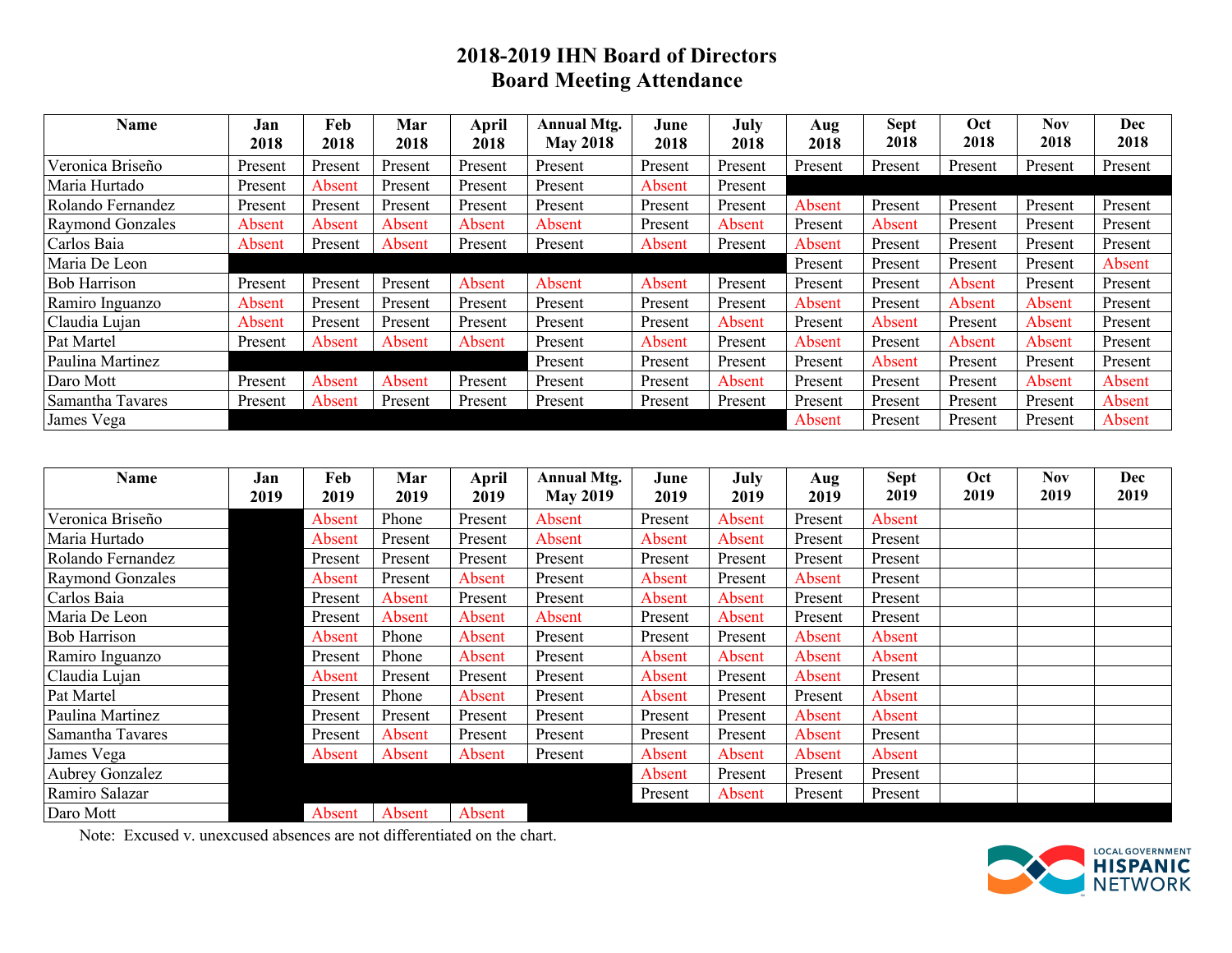**4:02 PM 09/30/19 Cash Basis**

# **Local Government Hispanic Network Profit & Loss**

 **January through September 2019**

|                                      | Jan - Sep 19 |
|--------------------------------------|--------------|
| <b>Ordinary Income/Expense</b>       |              |
| Income                               |              |
| <b>Direct Public Support</b>         |              |
| <b>Corporate Support</b>             | 50,000.00    |
| Scholarship                          | 450.00       |
| <b>Total Direct Public Support</b>   | 50,450.00    |
| <b>Other Types of Income</b>         |              |
| <b>Advertising Sales</b>             | 15,825.00    |
| <b>Miscellaneous Revenue</b>         | 1,650.00     |
| <b>Total Other Types of Income</b>   | 17,475.00    |
| Program Income                       |              |
| <b>LGHN Dinner Registrations</b>     | 1,725.00     |
| <b>Membership Dues</b>               |              |
| Individual                           | 3,725.00     |
| <b>Local Government</b>              | 17,250.00    |
| <b>Chapters</b>                      | 7,750.00     |
| Corporate                            | 2,250.00     |
| <b>Total Membership Dues</b>         | 30,975.00    |
| <b>Conference Registration</b>       | 3,722.65     |
| <b>Total Program Income</b>          | 36,422.65    |
| <b>Total Income</b>                  | 104,347.65   |
| <b>Expense</b>                       |              |
| <b>Business Expenses</b>             |              |
| <b>Constant Contact</b>              | 412.06       |
| <b>Business Registration Fees</b>    | 80.00        |
| <b>PayPal Fees</b>                   | 1,035.10     |
| <b>Business Expenses - Other</b>     | 35.00        |
| <b>Total Business Expenses</b>       | 1,562.16     |
| <b>Contract Services</b>             |              |
| <b>Accounting Fees</b>               | 850.00       |
| <b>Outside Contract Services</b>     | 48,383.74    |
| <b>Total Contract Services</b>       | 49,233.74    |
| <b>Operations</b>                    |              |
| <b>Computer Software</b>             | 165.85       |
| <b>Postage, Mailing Service</b>      | 56.80        |
| <b>Printing and Copying</b>          | 250.00       |
| <b>Supplies</b>                      | 53.48        |
| <b>Telephone, Telecommunications</b> | 997.33       |
| Website                              | 5,795.40     |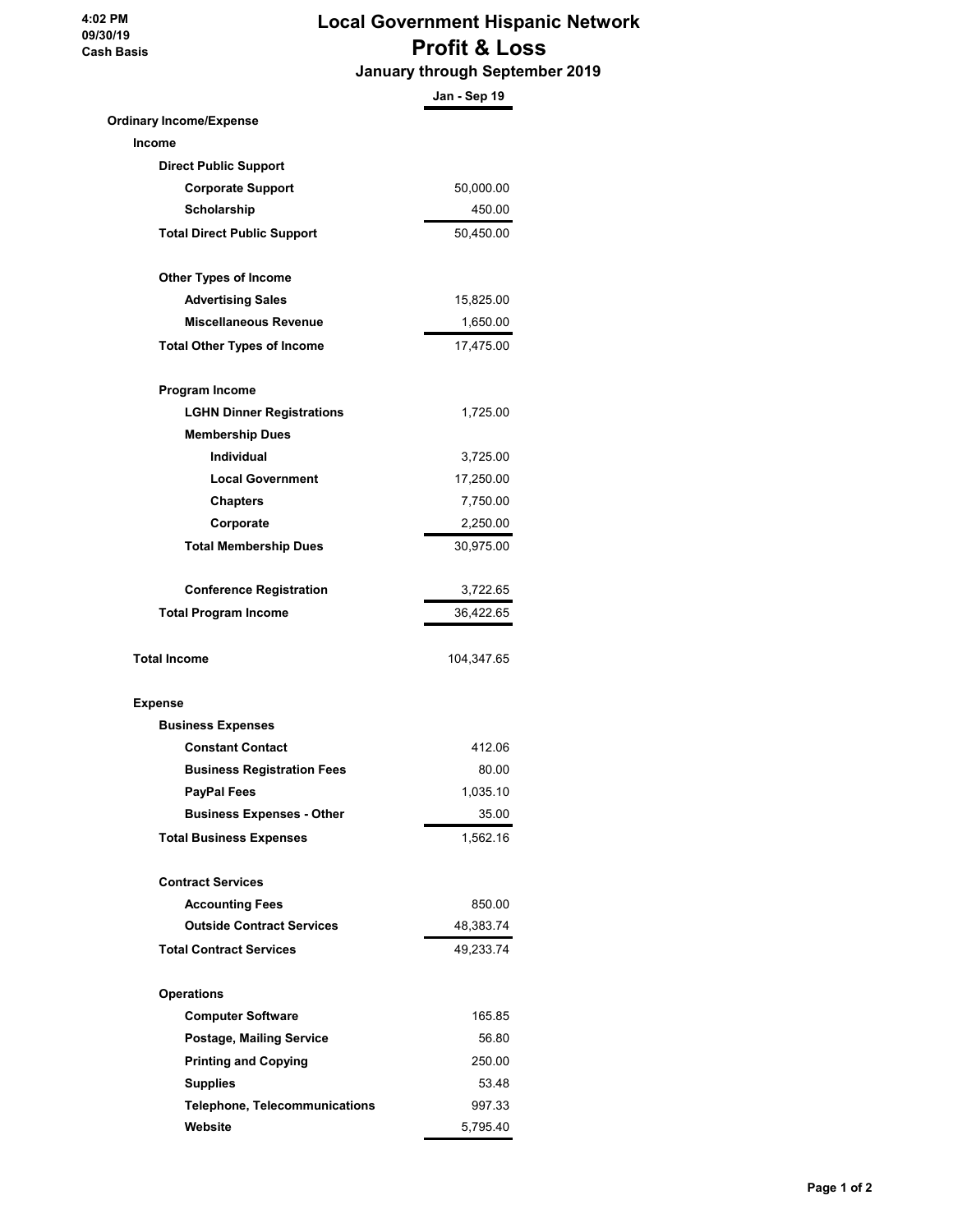#### **4:02 PM 09/30/19 Cash Basis**

# **Local Government Hispanic Network Profit & Loss**

 **January through September 2019**

|                                         | Jan - Sep 19 |
|-----------------------------------------|--------------|
| <b>Total Operations</b>                 | 7,318.86     |
|                                         |              |
| <b>Other Types of Expenses</b>          |              |
| <b>Board of Directors Retreat</b>       |              |
| <b>Retreat</b>                          | 131.32       |
| <b>Travel</b>                           | 780.68       |
| <b>Total Board of Directors Retreat</b> | 912.00       |
| <b>Program Activities</b>               |              |
| Catering                                | 7,253.94     |
| <b>Facility Rental</b>                  | 5,500.00     |
| Postage/Shipping                        | 71.29        |
| <b>Stipends and Speaker Fees</b>        | 300.00       |
| <b>Program Activities - Other</b>       | $-25.00$     |
| <b>Total Program Activities</b>         | 13,100.23    |
| <b>Special Projects</b>                 | 2,500.00     |
| <b>Advertising/Marketing Expenses</b>   | 12.00        |
| Insurance - Liability, D and O          | 888.00       |
| <b>Contributions</b>                    | 1,500.00     |
| <b>Other Costs</b>                      | 1,770.70     |
| <b>Total Other Types of Expenses</b>    | 20,682.93    |
| <b>Travel and Meetings</b>              |              |
| Conf, Conv, Meeting-Nat'l               | 0.00         |
| <b>Total Travel and Meetings</b>        | 0.00         |
| <b>Total Expense</b>                    | 78,797.69    |
| <b>Net Ordinary Income</b>              | 25,549.96    |
| <b>Net Income</b>                       | 25,549.96    |
|                                         |              |

Bank balance as of 9/30/19 \$81,381.57